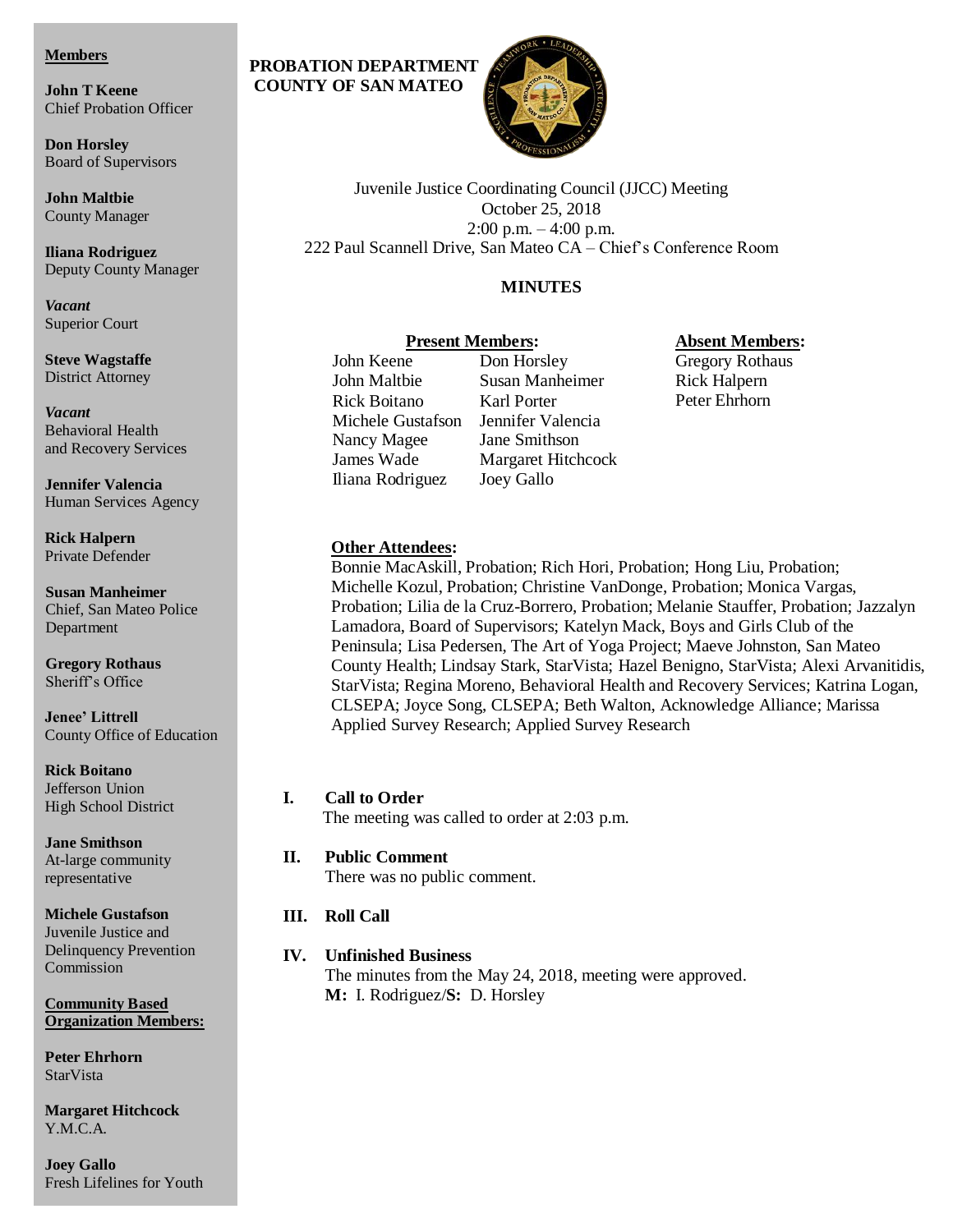### **V. New Business**

### **A. Budget Update**

Hong Liu, Deputy Director of Administration – Probation, stated there is no budget update and that funding remains the same. No changes are expected for next year. Funds have been set aside for both funding sources JJCPA and JCPF for future use in case there is a reduction in funding.

- Chief Keene, Probation, asked the CBO's to submit all invoices as the first quarter is complete.
- **B. Presentation on the Community Collaboration for Children's Success** Maeve Johnston, San Mateo County Health Department, stated she is helping lead an initiative called the Community Collaboration for Children's Success.
	- Maeve Johnston gave background on the initiative, stating it is a youth engagement and planning initiative.
	- The initiative is funded with Measure K sales tax dollars.
	- Maeve Johnston reported they are currently in phase 2, which is the planning process.
	- Two major areas of information were looked at to identify the four communities being worked in. They are: 1) youth need and 2) risk factors
	- The communities are: North Fair Oaks Redwood City, and South San Francisco. In the coming months, stage two will include working in Daly City and East Palo Alto.
	- Youth neighborhood leadership groups are being convened consisting of youth, families, service providers, local non-profits, and local government.
	- There has been recruiting and training in the communities for "Community Champions." Community Champions gather data and input by co-Champions." Community Champions gather data and facilitating focus groups and gathering surveys in the community.
	- According to data collection, affordability and mental health and substance abuse are identified as some issues.
	- The final neighborhood leadership group meeting for South San Francisco and North Fair Oaks –Redwood City will be in early December.

### **C. Presentation of the Annual Evaluation**

Marissa Jaross and Nicole Ja from Applied Survey Research (ASR) gave a presentation of the Annual Evaluation for FY 2017-18.

- All of the funded programs work together to improve emotional wellbeing, reduced substance use, improved family functioning, and greater engagement and connection to school in the service of decreasing youth involvement with the justice system. Success of these efforts is measured through JAIS and CANS.
- The two funding streams are: the Juvenile Justice Crime Prevention Act (JJCPA) and the Juvenile Probation Camps Funding (JPCF).
- JJCPA Programs are used for youth which are system-involved.
- JPCF Programs are used to prevent youth from entering the justice system.
- For FY 2017-18, ASR began tracking the types of evidence-based programs that CBOs are offering. Below are the findings: *For JJCPA Programs:*  Acknowledge Alliance: Psychodynamic Psychotherapy and Traumainformed Practice

Fresh Lifelines for Youth: Brief Intervention Tools (BITS)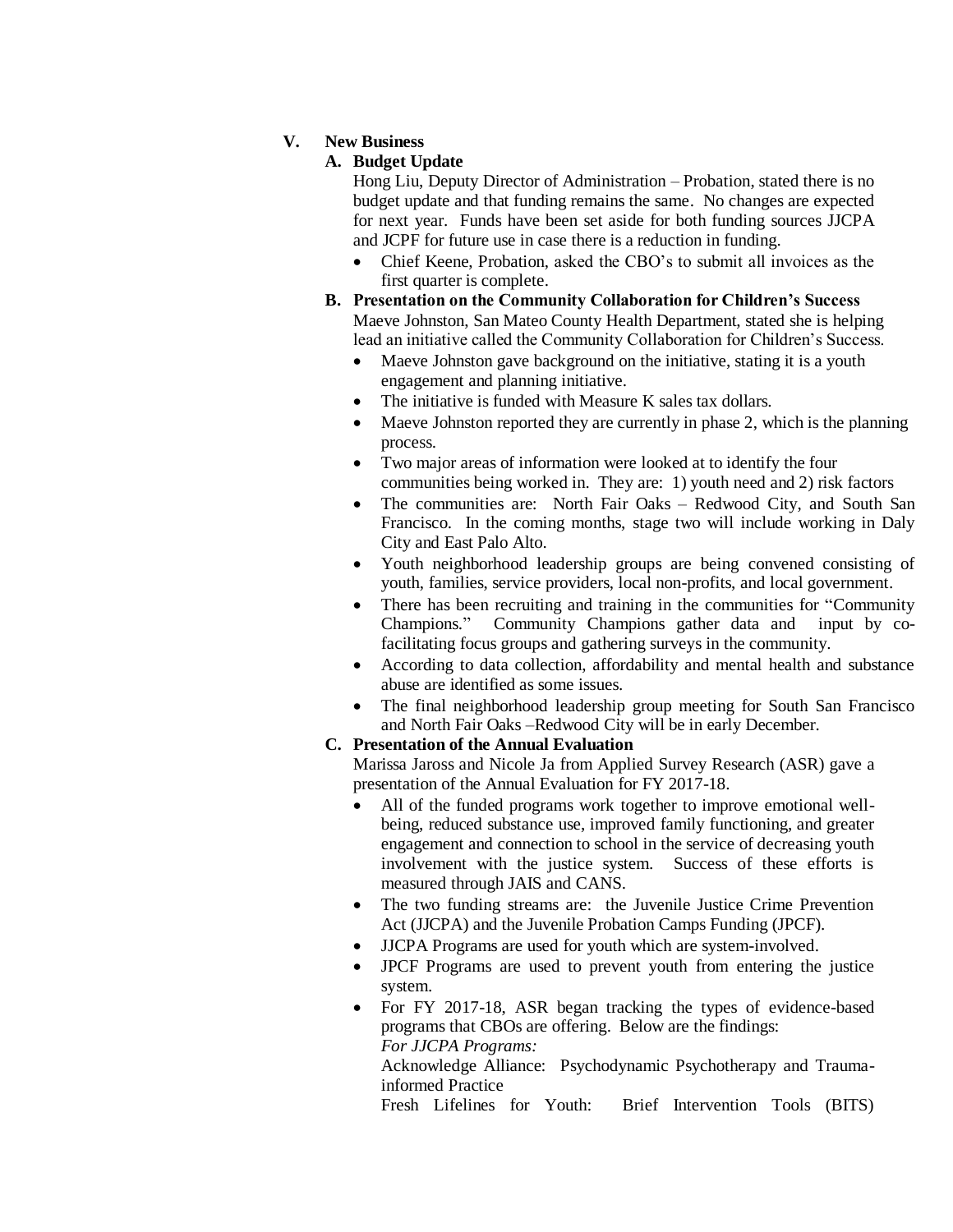StarVista Insights: Seeking Safety and Motivational Interviewing/ Motivational Enhancement Therapy

*For JPCF Programs:*

Boys & Girls Clubs of the Peninsula: Youth Development Framework for Practice, Transtheoretical Stages of Change Model, Traumainformed Care, Internal and External Developmental Assets, and Growth Mindset

StarVista Strengthen our Youth: Seeking Safety and Dialectical Behavior Therapy (DBT)

YMCA School Safety Advocates: Mindfulness-Based Substance Abuse Treatment

A conversation ensued regarding evidence-based practices.

- Nicole Ja, ASR, reported JJCPA and JPCF programs served 1,559 youth for FY 2017-18, a 35 percent decrease from the prior year.
- With regards to JJCPA funded programs, there were significant increases of youth served.
- For FY 2017-18, it was determined youth spend an average of 4.1 months in each program and an average of 15.1 hours of service in a program.
- Sixty-six percent of JJCPA clients and 52 percent of JPCF clients identified as Hispanic/Latino.
- Ten percent of JJCPA clients and 18 percent of JPCF clients identified as Asian/Pacific Islander.
- In terms of age, JJCPA served older youth (age 16.1 years) and JPCF served younger youth (13.9 years).
- JJCPA primarily served male youth (66 percent) and JPCF primarily served female youth (57 percent).
- In terms of geographic distribution, 37 percent of clients reside in the North region of the county (mainly South San Francisco and Daly City), 6 percent on the Coast (mainly Pacifica and Half Moon Bay), 18 percent in Mid-County (mainly in San Mateo), and 39 percent in South County (mainly Redwood City and East Palo Alto).
- The JAIS Risk Assessment Tool was used to measure criminogenic risks.
- Sixty-five percent of youth had a low criminogenic risk level, 27 percent had a moderate risk level, and 7 percent had a high risk level.
- Other risk indicators that are measured for youth at entry are alcohol or drug problems, attendance problems, school suspensions or expulsions.
- Over a third of youth had a drug/alcohol problem and an attendance problem at entry. Forty-six percent had been suspended or expelled in the past year.
- The Child Adolescent Needs and Strengths Assessment (CANS) assess youth functioning and identifies areas of needs such as: mental health, substance use, relationships, pro-social activities, family, and school.
- For FY 2017-18, 993 youth across seven programs were administered a CANS baseline assessment.
- Fifty percent of youth across all programs had three or more actionable needs at baseline.
- The highest area of need is Youth Strengths at 94 percent.